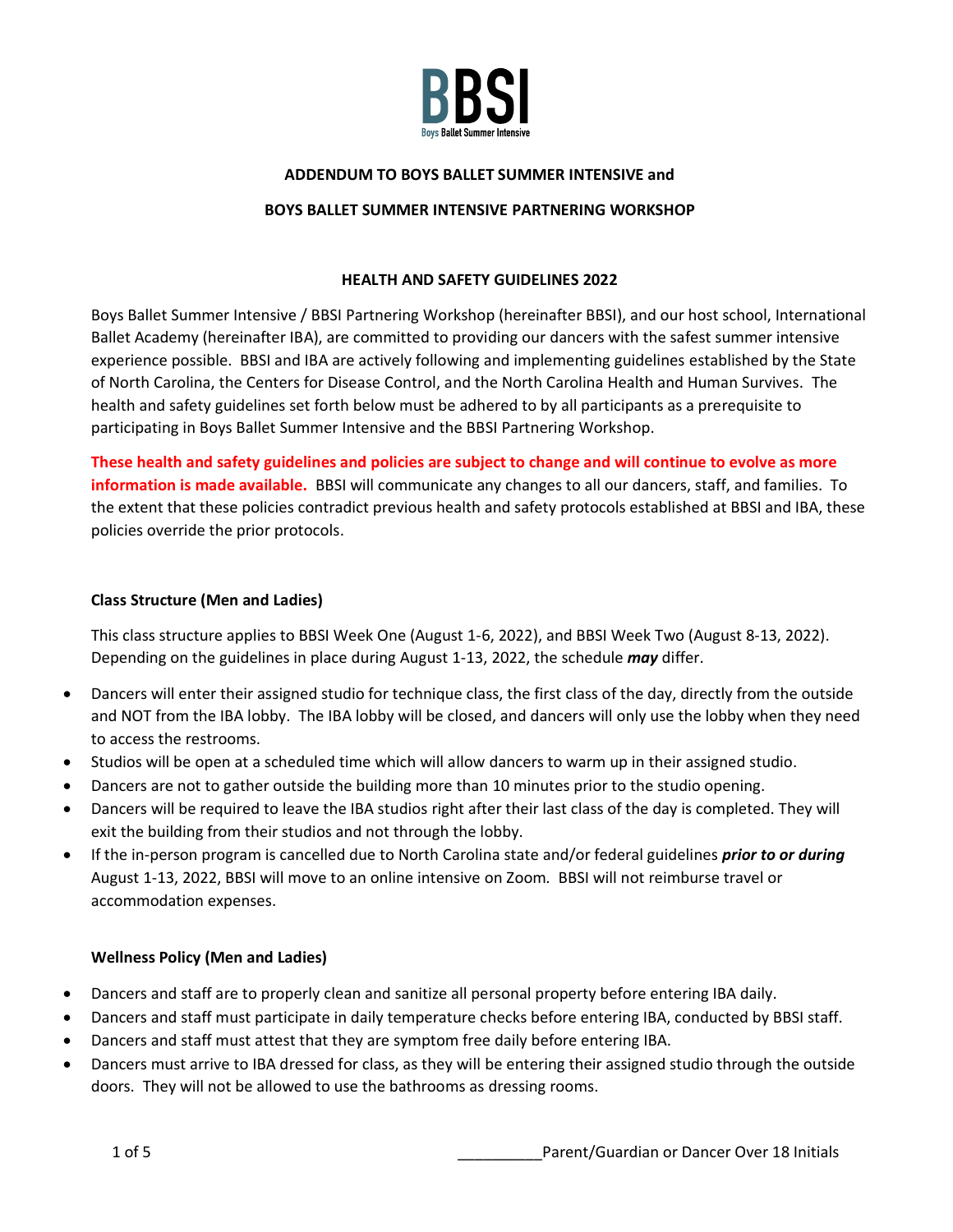

- Dancers are to bring their own and will be **required to wear appropriate face masks for all BBSI classes and at all times in the building.**
- **Approved masks:** medical/surgical masks, KF94, or KN95.
- **Masks that are NOT allowed:** cloth masks, gater masks, bandanas, clear plastic masks, face shields, or masks with valves.
- Masks MUST cover the nose and mouth at all times, except for when eating or drinking water.
- Dancers and staff will be required to wear an approved mask in all areas of IBA, including the studios.
- Dancers are required to bring a yoga mat to class. Dancers will use these yoga mats to stretch on prior to or during class. This will help limit direct contact with the marley flooring. Please ensure the yoga mat can be rolled up and contained with straps or a theraband.
- Each group will have an assigned stall inside the bathroom. Dancers will wear a mask while using the bathroom. The bathrooms will be sanitized several times a day.
- Dancers will be allowed to bring a small dance bag to the studio, and BBSI asks that dancers limit items in their bags to those needed for class. During class, dance bags and all items (other than a water bottle) will be left in the hallway or shelf in the bathroom.
- Dancers agree to only partake in essential outside functions (grocery shopping, gas, lodging), and dancers are expected to comply with the guidelines set forth by the CDC and the State of North Carolina.
- Dancers are encouraged to use hand sanitizer several times a day. BBSI/IBA will provide hand sanitizer, but dancers are encouraged to bring their own hand sanitizer to be kept inside their dance bag.

# **Weight Training / Conditioning / Stretch (Men)**

- All yoga mats and braided resistance bands should have the dancer's name on them for easy identification. There will be no lost and found and items left at the studio will be discarded at the end of the day.
- The weights, weight benches, and all weight training equipment will be fully sanitized between classes.

# **IBA Building Policies (Men and Ladies)**

- Dancers must enter through their pre-assigned studio door at the time designated for their studio. The studio assignment will be conveyed to the dancer via email after their initial placement class.
- To comply with North Carolina state guidelines and guidelines set forth by the CDC, the lobby and hallways of IBA will be closed to parents, guardians, and family members. At this time, parents, guardians, and family members will be unable to observe classes within the building during the week. There will be parent watching day on Saturday of both weeks where ONE parent/guardian/family member will be able to observe per dancer. BBSI will offer social media updates throughout the day, including live streaming and social media posts.
- Dancer must bring their own water bottles, as use of the water fountains at IBA will be prohibited except for refilling bottles.
- Lunch will be allowed in the building as the groups will have staggered breaks. Refrigeration be available for dancers. Dancers will clean their desk with a wipe provided after use. Dancers will only remove their mask if they are seated at a desk to eat. They will not wander to socialize while eating with no mask on.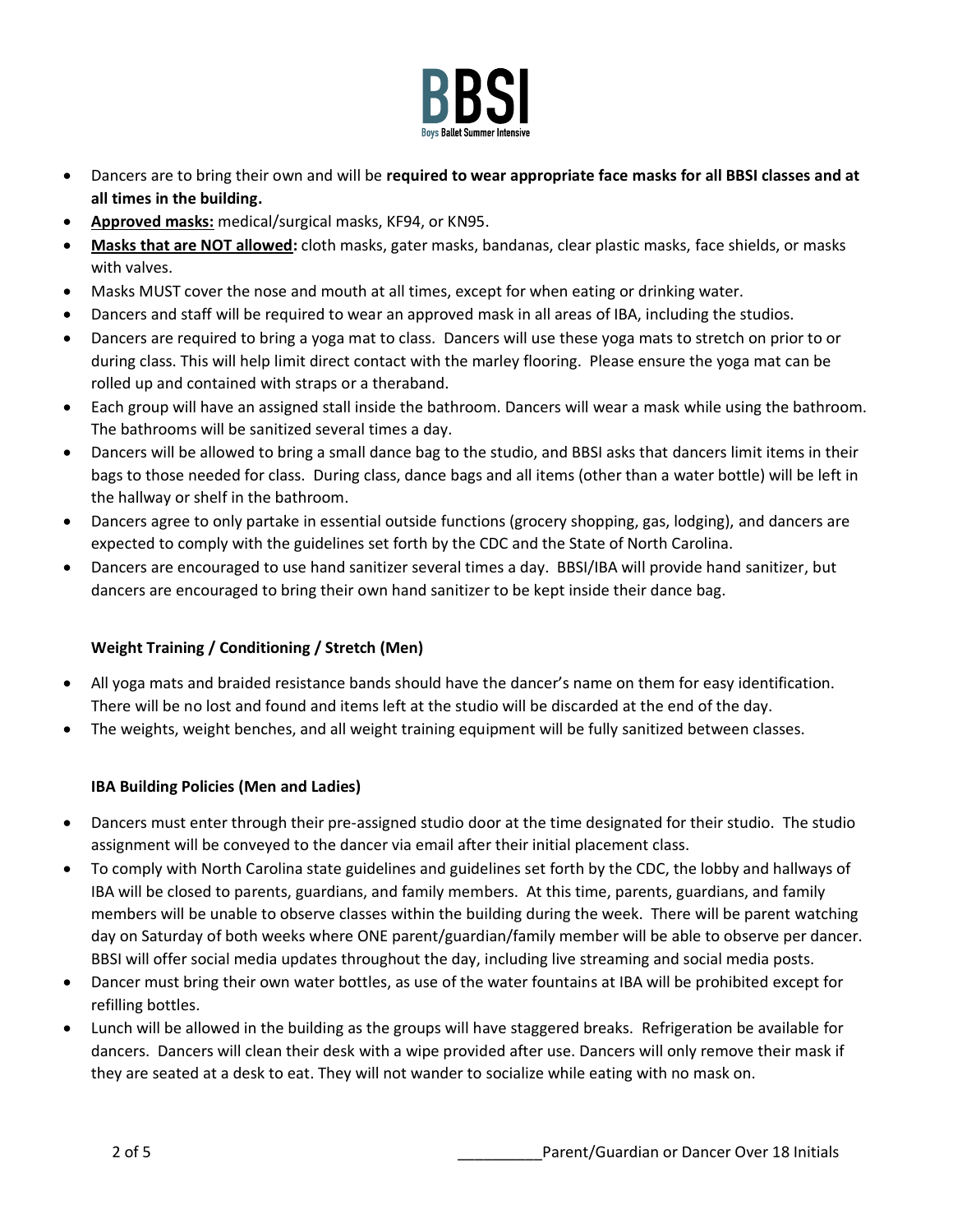

• BBSI/IBA will perform ongoing and routine environmental cleaning and disinfection of all high touch areas (i.e., doors, doorknobs, barres, weight training equipment) with an EPA approved disinfectant for SARS-Cov-2 (the virus that causes COVID-19).

### **COVID-19 Vaccination Mandate (Men and Ladies)**

**BBSI will now require all dancers and faculty to be fully vaccinated for COVID-19, (as defined by the CDC) by August 1st, 2022.** These updates are based on the current CDC guidelines. BBSI highly suggests that students ages 16 and older receive a booster dose in accordance with CDC recommendations. Currently, BBSI is not requiring COVID-19 booster doses. If the CDC updates the definition of "fully vaccinated" to include only people who have received a booster dose, our policy will change.

This mandate is based on the current CDC guidelines, amended protocols, and best practices of professional ballet programs and schools throughout the United States.

Those who are unable to receive a COVID-19 vaccination due to medical reasons can provide a letter from a certified physician stating that the student cannot receive the vaccine due medical reasons. Daily COVID-19 testing or proof of previous COVID-19 infection will not be accepted in lieu of a medical exemption letter or full COVID-19 vaccination.

## **COVID-19 Testing Policy (Men and Ladies)**

**All dancers (regardless of vaccination status) MUST provide a negative COVID-19 PCR test (taken within 72 hours prior to your individual start date and arrival into the studios). This negative test must be emailed to [bbsiworkshop@gmail.com](mailto:bbsiworkshop@gmail.com) in order to enter the IBA studios. The dancer cannot participate until the negative test is emailed to BBSI. We cannot make any exceptions to these policies.**

If a dancer becomes symptomatic after initial COVID-19 testing and/or during the program, dancer will immediately notify BBSI Directors via email [\(bbsiworkshop@gmail.com\)](mailto:bbsiworkshop@gmail.com) and by calling 929-990-5619 and this dancer and anyone living or staying with the dancer will NOT enter the studio.

If a dancer is exposed to someone who has tested positive for COVID-19, dancer will immediately notify BBSI Directors via email [\(bbsiworkshop@gmail.com\)](mailto:bbsiworkshop@gmail.com) and by calling 929-990-5619 and this dancer and anyone living or staying with the dancer will NOT enter the studio.

## **COVID-19 Exposure Policy (Men and Ladies)**

**We will follow all policies, recommendations, and mandates made by the Centers for Disease Control and the North Carolina Department of Health and Human Services in place during August 1-13, 2022. As the program draws closer, we will post updates to our health and safety protocols on our website and email all registered families.**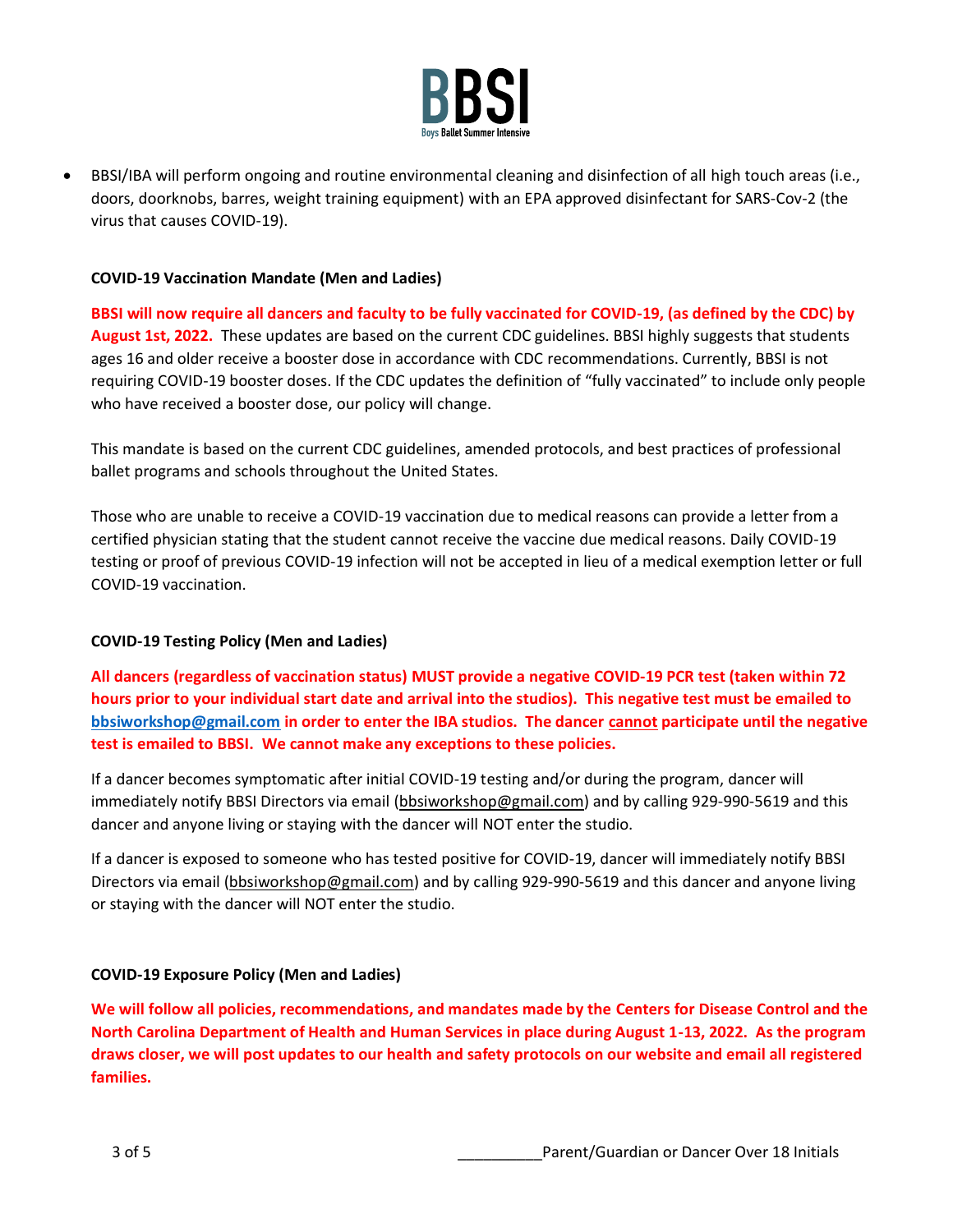

Current information and support about COVID-19 can be found at Centers for Disease Control [https://www.cdc.gov/coronavirus/2019-ncov/index.html,](https://www.cdc.gov/coronavirus/2019-ncov/index.html) NC Department of Health and Human Services <https://covid19.ncdhhs.gov/dashboard> and by calling HopeforNC Helpline at 1-855-587-3463

# **Refund Policy (Men and Ladies)**

- **Registration fees, health fees, audition fees, and merchandise purchases are** *non-refundable*.
- Refunds due to injuries are offered on a case-by-case basis. A doctor's note is required for consideration. Regarding injury withdrawals, 25% of all tuition payments is **nonrefundable. After June 1st, there are no injury refunds.**
- BBSI will not reimburse travel or accommodation expenses.

*Boys Ballet Summer Intensive reserves the right to change or amend any of these policies or guidelines based on the evolving nature of information for COVID-19.*